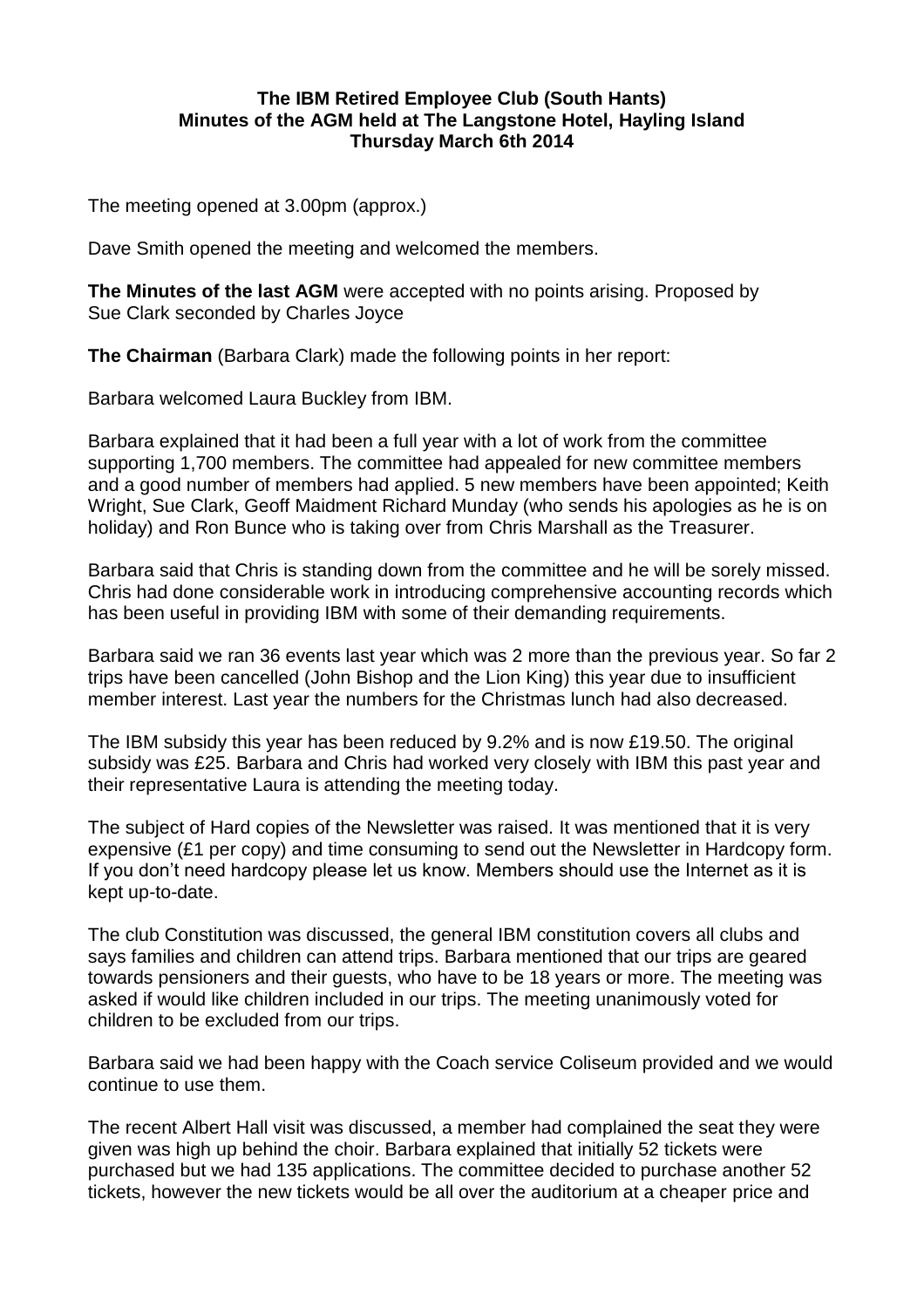not with the original tickets. It was agreed that whilst these seats would be scattered, it was better than no additional seating, so the extra tickets were purchased. Some people complained the extra seats were not suitable, therefore the meeting was asked if in the future, the same situation happened, should more tickets be purchased ? The meeting voted unanimously to buy extra tickets, there were no votes against. It was agreed that if a lot of steps are involved a note in the description will say this.

Barbara said that unfortunately Chris Marshall was leaving the committee after nearly 9 years of excellent work. He will be missed by the committee. Barbara made a presentation to Chris. She added that Dave Smith and herself will be staying for the next year. Ron Bunce has joined the committee and has agreed to take over Chris role as the Treasurer.

## **Questions**

Irene Raines asked if to help club funds we could introduce a membership of say £10. Barbara said we felt we could contain the shortfall by some price increases; The London Day out initially is going to be £6 now and £7 in November. In general some trips may be a little more than before. Barbara mentioned that some local shows, such as the Lion King at the Mayflower, were charging £65 a ticket, this is more expensive than some London shows.

Sheila Hawes asked how much is it for a coach to London, this is now £650

Len Davis, a past Treasurer, said we should congratulate the committee, he asked why has IBM reduced the subsidy ? Laura Buckley (IBM) said IBM Finances have been cut. The IBM Discretionary spend is being reduced. It was mentioned that the clubs are getting less members. The existing IBM employees are DC members who don't qualify for the club when they retire. Laura said this is going to be discussed in IBM and it may be possible to allow DC pensioners to join as associate members. It was mentioned that the records our club keep (due to Chris Marshall) are one of the best in the country.

Charles Joyce asked how long has the subsidy been £25, Laura ( IBM ) said a very long time, it has never gone up. It was mentioned a lot of companies have stopped their retiree clubs. IBM still keeps it's clubs going.

**The Treasurer** (Chris Marshall) made the following points in his report :

The year end balance 2013 (£5,166.92) is lower than 2012 (£13,450.87) this reflects more trips in 2013 (36) compared to 2012 (32) and a reduced subsidy from IBM.

The IBM grant was reduced by 10% last year and a further 9.2% for 2014.

We also booked 36 coaches in 2013 and 28 in 2012.

Chris emphasized that we don't run trips at a loss, if we can't get sufficient numbers then we cancel the trip. We do try to run as many trips as we can.

Overall we spent £76K in 2012 and £77K in 2013.

**The Financial Report** was accepted by the meeting - proposed by John Hadley and seconded by Len Davis.